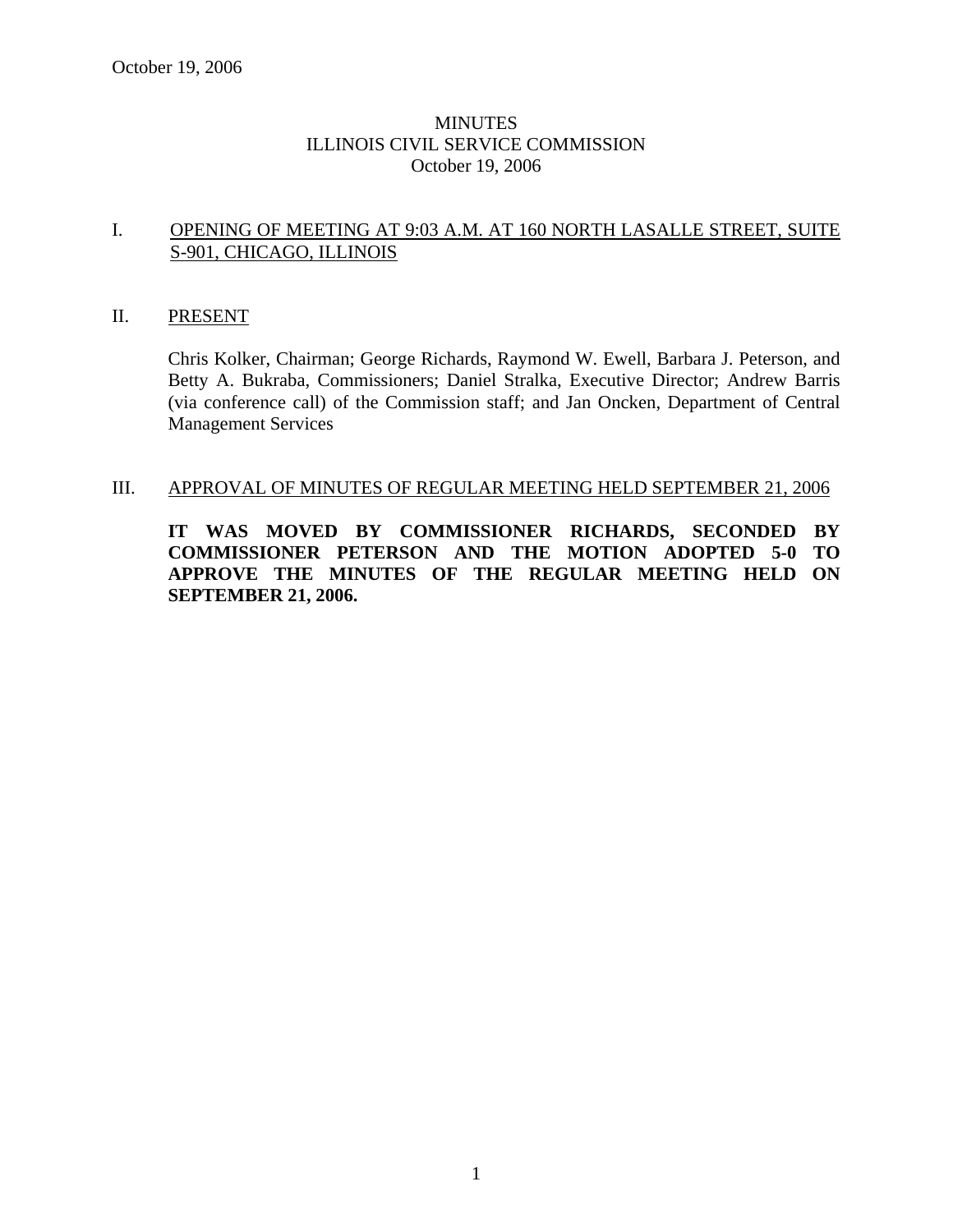# IV. EXEMPTIONS UNDER SECTION 4d(3) OF THE PERSONNEL CODE

# **A. Report on Exempt Positions**

| Agency                                  | Total<br>Employees | No. of Exempt<br>Positions |
|-----------------------------------------|--------------------|----------------------------|
|                                         |                    |                            |
|                                         |                    |                            |
|                                         |                    |                            |
|                                         |                    |                            |
| Central Management Services  1,615  111 |                    |                            |
| Children and Family Services 3,358 41   |                    |                            |
|                                         |                    |                            |
|                                         |                    |                            |
|                                         |                    |                            |
|                                         |                    |                            |
|                                         |                    |                            |
|                                         |                    |                            |
|                                         |                    |                            |
|                                         |                    |                            |
|                                         |                    |                            |
|                                         |                    |                            |
| Environmental Protect. Agency  1,086 17 |                    |                            |
|                                         |                    |                            |
|                                         |                    |                            |
|                                         |                    |                            |
|                                         |                    |                            |
|                                         |                    |                            |
|                                         |                    |                            |
|                                         |                    |                            |
|                                         |                    |                            |
|                                         |                    |                            |
|                                         |                    |                            |
|                                         |                    |                            |
|                                         |                    |                            |
|                                         |                    |                            |
|                                         |                    |                            |
|                                         |                    |                            |
|                                         |                    |                            |
|                                         |                    |                            |
|                                         |                    |                            |
|                                         |                    |                            |
|                                         |                    |                            |
|                                         |                    |                            |
|                                         |                    |                            |
|                                         |                    |                            |
|                                         |                    |                            |
|                                         |                    |                            |
|                                         |                    |                            |
|                                         |                    |                            |
|                                         |                    |                            |
|                                         |                    |                            |
|                                         |                    |                            |
|                                         |                    |                            |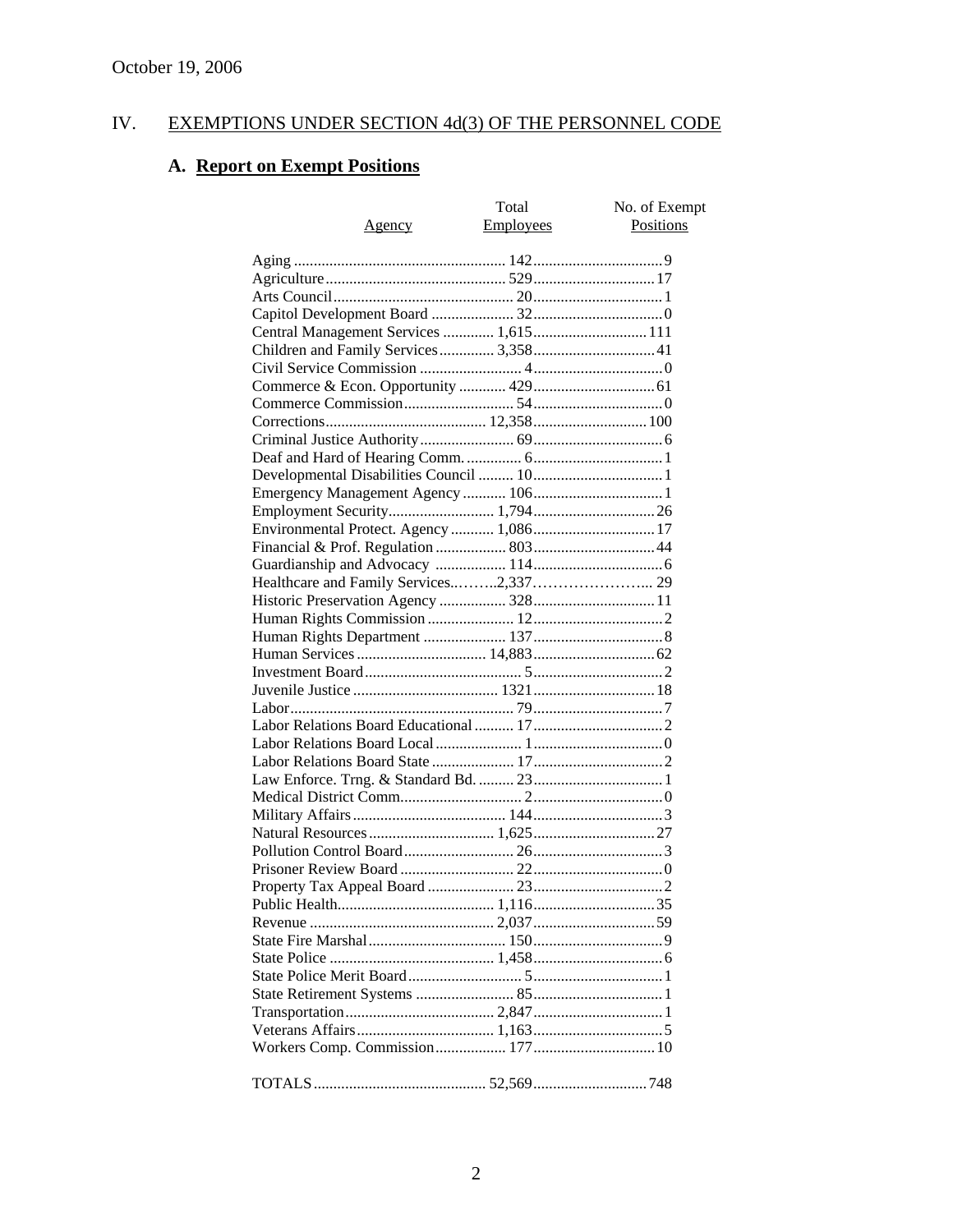### **B. Governing Rule - Jurisdiction B Exemptions**

- a) Before a position shall qualify for exemption from Jurisdiction B under Section 4d(3) of the Personnel Code, the position shall be directly responsible to:
	- 1. The Governor, or
	- 2. A departmental director or assistant director appointed by the Governor, or
	- 3. A board or commission appointed by the Governor, or
	- 4. The head of an agency created by Executive Order, or the director or assistant director of an agency carrying out statutory powers, whose offices are created by the Governor subject to legislative veto under Article V, Section 11, of the Constitution of 1970, which agency head, director, or assistant director may themselves be subject to exemption under Section 4d(3), or
	- 5. In an agency having a statutory assistant director, a deputy director exercising full line authority under the director for all operating entities of the agency, provided the statutory role of assistant director is vacant or is assigned clearly distinct and separate duties from the deputy director and as a colleague to him, or
	- 6. A line position organizationally located between the director and/or assistant director and a subordinate statutorily exempt position(s), provided the position proposed for exemption has line authority over the statutory exempt position(s), or
	- 7. The elected head of an independent agency in the executive, legislative, or judicial branch of government.
- b) If a position meets the above criterion, it must, in addition, be responsible for one or more of the following before it shall be approved as exempt:
	- 1. Directs programs defined by statute and/or departmental, board, or commission policy or possess significant authority when acting in the capacity of a director of programs to bind the agency.
	- 2. Makes decisions in exercising principal responsibility for the determination or execution of policy which fix objectives or state the principles to control action toward operating objectives of one or more divisions, such decisions being subject to review or reversal only by the director, assistant director, board or commission.
	- 3. Participates in the planning and programming of departmental, board, or commission activities, integrating the plans and projections of related divisions, and the scheduling of projected work programs of those agencies.

\* \* \*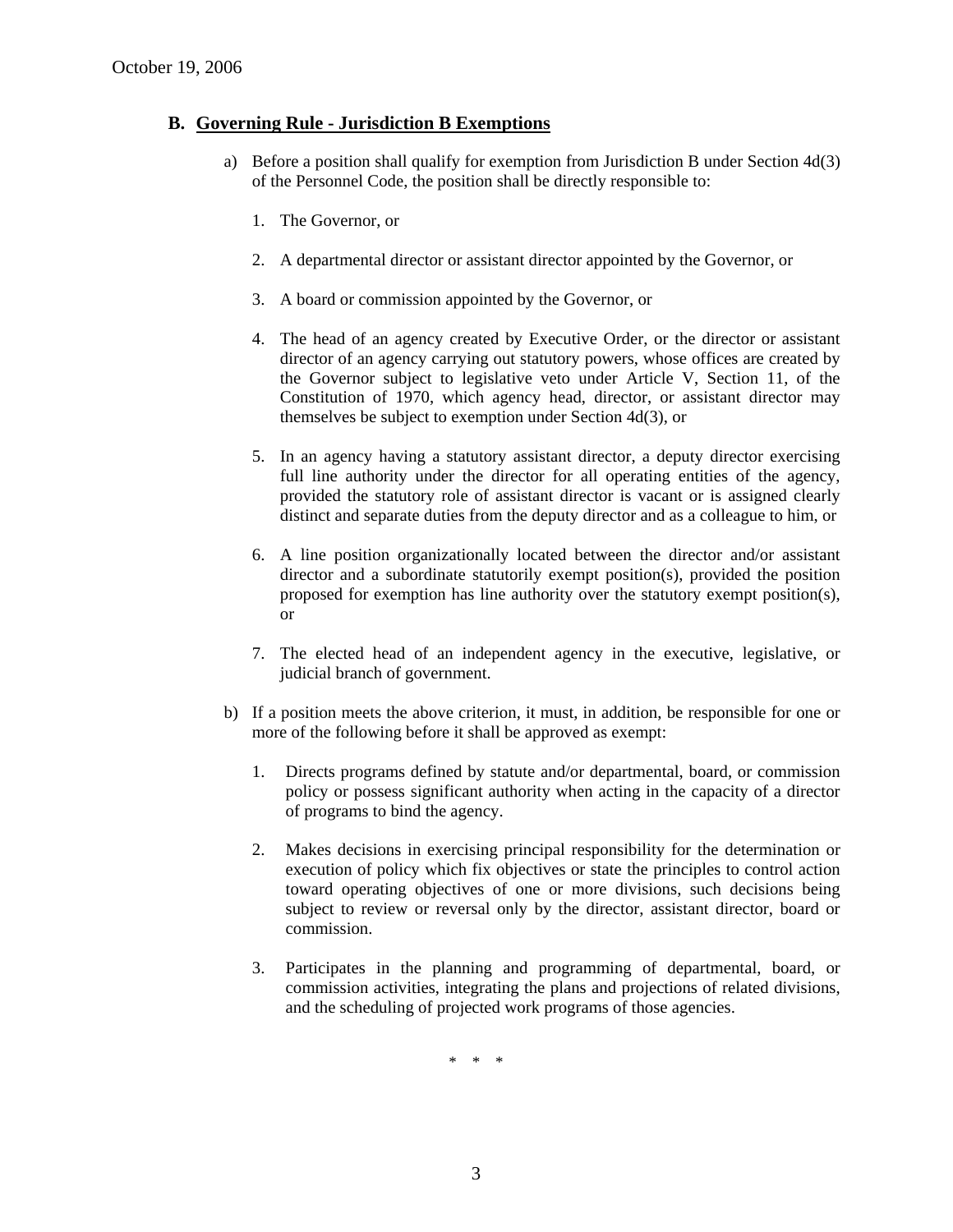# **C. Requests for 4d(3) Exemption**

- With regard to Item C, Executive Director Daniel Stralka reported that the agency had yet to submit any of the supplemental materials requested and necessary to resolve the overlap issue even though he had sent a reminder e-mail on October 16, 2006. It was only late in the evening on the day before the meeting that the pending request was even acknowledged and the agency requested another continuance or to have the matter withdrawn from the agenda.
- With regard to Item D, Executive Director Daniel Stralka reported that the State Fire Marshal has requested another continuance to complete a material reorganization of its policy-making and implementing positions. For that reason, Commission staff recommended that the request for continuance be allowed.
- With regard to Items E and F, Executive Director Daniel Stralka reported that after consulting with the requesting agencies, he sought the advice of the Illinois Department of Human Rights whether these positions - mandated by Rule of the Illinois Department of Human Rights - were appropriate candidates for principal policy exemption. As the Illinois Department of Human Rights has yet to respond to this inquiry, Executive Director Daniel Stralka recommended that these requests be continued.
- With regard to Item G, Executive Director Daniel Stralka reported that this position of Audit Bureau Manager for the Department of Revenue satisfies both the reporting and programmatic requirements of Commission rules. For those reasons, Commission staff recommended approval of this request.
- With regard to Item H, Executive Director Daniel Stralka reported that this request has significant similarities to a request that was withdrawn by the Department of Commerce and Economic Opportunity last month after Commission staff informed the agency that they would not be recommending approval of the request. On October 16, 2006 an e-mail was sent to the agency to acquire additional information about the position, specifically as to differences from last month's withdrawn request. No response was received. Based on the request as submitted, Commission staff recommended that the request be denied.
- With regard to Item I, Executive Director Daniel Stralka reported that the position of Chief Fiscal Officer for the Guardianship and Advocacy Commission satisfies both the reporting and programmatic requirements of Commission rules. For those reasons, Commission staff recommended approval of this request.

# **IT WAS MOVED BY COMMISSIONER RICHARDS, SECONDED BY COMMISSIONER BUKRABA AND THE MOTION ADOPTED 5-0 TO GRANT, CONTINUE AND DENY THE REQUESTS FOR 4D(3) EXEMPTION FOR THE FOLLOWING POSITIONS:**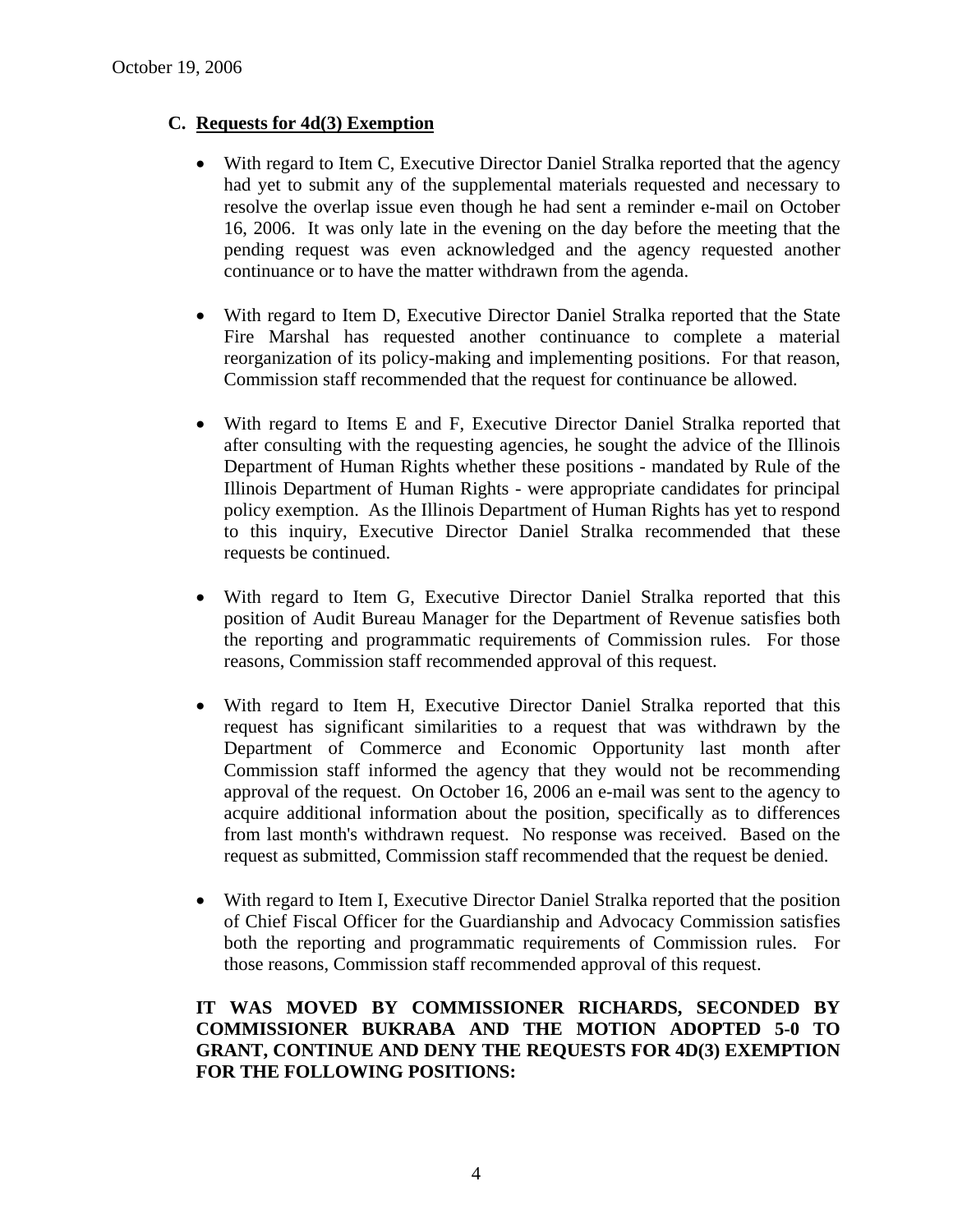# **The following 4d(3) exemption requests were granted on October 19, 2006:**

# Item G: Illinois Department of Revenue

| <b>Position Number:</b>  | 40070-25-41-000-00-01               |
|--------------------------|-------------------------------------|
| <b>Position Title:</b>   | Senior Public Service Administrator |
| <b>Bureau Division:</b>  | Audit                               |
| <b>Functional Title:</b> | Manager of the Audit Bureau         |
| Incumbent:               | Daniel E. Hall                      |
| Supervisor:              | Reports to Director                 |
| Location:                | <b>Sangamon County</b>              |

# Item I: Guardianship and Advocacy Commission

| <b>Position Number:</b>  | 40070-50-70-050-00-01                       |
|--------------------------|---------------------------------------------|
| <b>Position Title:</b>   | Senior Public Service Administrator         |
| <b>Bureau Division:</b>  | Administration                              |
| <b>Functional Title:</b> | Director of Financial and Fiscal Operations |
| Incumbent:               | Jerry Turnbull                              |
| Supervisor:              | <b>Reports to Director</b>                  |
| Location:                | <b>Sangamon County</b>                      |
|                          |                                             |

# **The following 4d(3) exemption requests were continued to November 16, 2006:**

# Item D: Illinois State Fire Marshal

| <b>Position Number:</b>  | 40070-50-50-200-00-01                                      |
|--------------------------|------------------------------------------------------------|
| <b>Position Title:</b>   | Senior Public Service Administrator                        |
| Bureau/Division:         | <b>Boiler and Pressure Vessel Safety</b>                   |
| <b>Functional Title:</b> | Director, Statewide Boiler and Pressure Vessel Safety Div. |
| Supervisor:              | Illinois State Fire Marshal                                |
| Location:                | <b>Sangamon County</b>                                     |

Item E: Illinois Department of Corrections

| <b>Position Number:</b>  | 40070-29-00-000-20-01                 |
|--------------------------|---------------------------------------|
| <b>Position Title:</b>   | Senior Public Service Administrator   |
| Bureau/Division:         | Director's Office                     |
| <b>Functional Title:</b> | <b>EEO/Affirmative Action Officer</b> |
| Incumbent:               | Janet Richmond                        |
| Supervisor:              | Reports to Director                   |
| Location:                | <b>Cook County</b>                    |
|                          |                                       |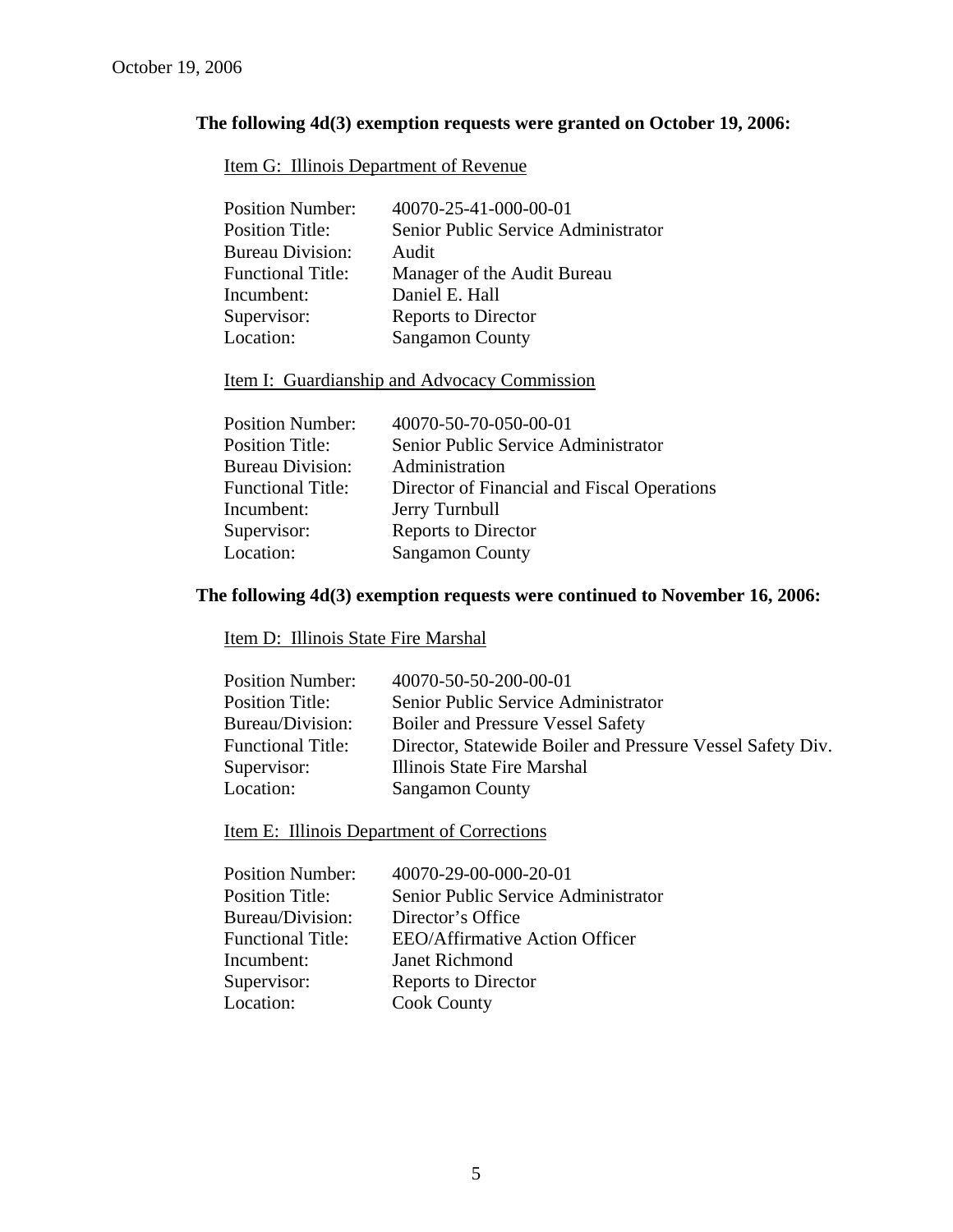#### Item F: Illinois Department of Juvenile Justice

| <b>Position Number:</b>  | 37015-27-00-000-10-01                 |
|--------------------------|---------------------------------------|
| <b>Position Title:</b>   | <b>Public Service Administrator</b>   |
| Bureau/Division:         | Director's Office                     |
| <b>Functional Title:</b> | <b>EEO/Affirmative Action Officer</b> |
| Incumbent:               | None                                  |
| Supervisor:              | Reports to Director                   |
| Location:                | <b>Sangamon County</b>                |

# **The following 4d(3) exemption requests were denied on October 19, 2006:**

Item C: Illinois Department of Revenue

| Lottery Superintendent (reports to Director) |
|----------------------------------------------|
|                                              |
|                                              |

#### Item H: Illinois Department of Commerce and Economic Opportunity

| <b>Position Number:</b>  | 40070-42-00-700-05-01                                    |
|--------------------------|----------------------------------------------------------|
| <b>Position Title:</b>   | Senior Public Service Administrator                      |
| Bureau/Division:         | <b>Entrepreneurial/Small Business Programs</b>           |
| <b>Functional Title:</b> | <b>Assistant Deputy Director</b>                         |
| Incumbent:               | None                                                     |
| Supervisor:              | Deputy Director, Entrepreneurial/Small Business Programs |
|                          | (reports to agency Director)                             |
| Location:                | <b>Sangamon County</b>                                   |
|                          |                                                          |

# V. AMENDMENTS TO CLASS SPECIFICATIONS

## **The Director of Central Management Services submitted the following class titles for revision or abolishment:**

### A. Position Title:

Social Service Career Trainee (revise)

Staff Analysis**:** Assistant Executive Director Andrew Barris explained to the Commission that he discussed the proposed revision to the Social Service Career Trainee class with John Logsdon and Bill Lipsmire at Central Management Services. Barris stated that the Commission staff had concerns that the training period was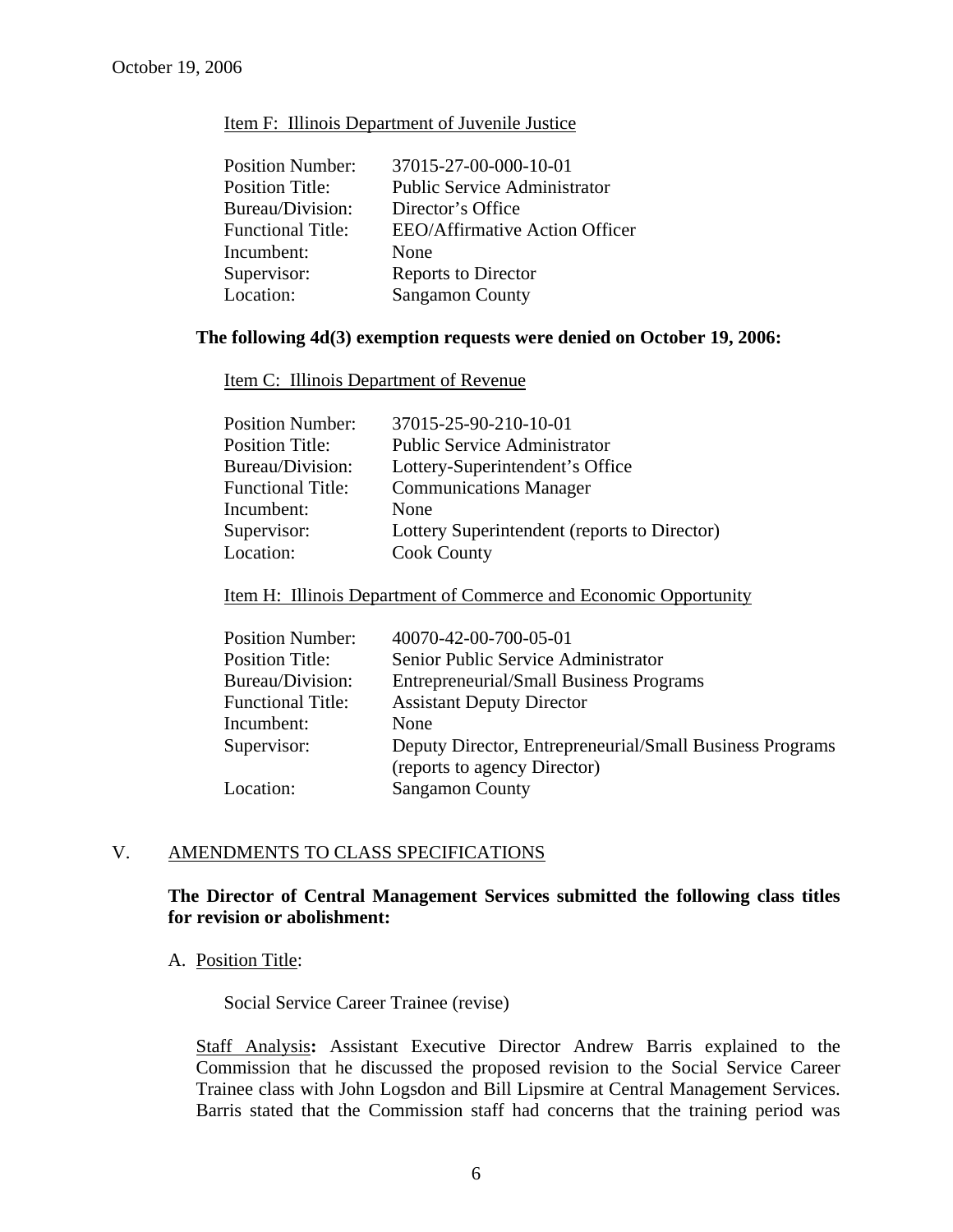being extended to 48 months, thus preventing the trainee candidate from achieving certified status during this time. Barris was informed by Logsdon that the positions within the class fell under the collective bargaining agreement. Logsdon explained that the trainee positions required that candidates obtain a Master's degree for the targeted Rehabilitation Counselor title or two years of case work for the targeted Public Aid Family Support Specialist title. Logsdon provided a Memorandum of Understanding between AFSCME and Central Management authorizing the training to extend to 48 months. Logsdon explained that the purpose of the revision of the class specification was to "catch-up" to the requirements trainees must comply with to complete their training and move into their targeted titles. Due to the collective bargaining agreement and no express provisions within the Personnel Code and/or Rules that prohibit extending training periods to 48 months, Commission staff recommended the approval of the revision.

B. Position Titles

Revenue Tax Specialist Trainee (revise) Revenue Tax Specialist I (revise) Revenue Tax Specialist II (revise)

Property Tax Examiner Trainee (abolish) Property Tax Examiner (abolish) Property Tax Analyst I (abolish) Property Tax Analyst II (abolish) Property Tax Analyst III (abolish)

Staff Analysis**:** Assistant Executive Director Andrew Barris explained that he discussed the proposed class specification revisions with John Logsdon at Central Management Services and was informed that in order to increase productivity the Revenue Tax Specialist Trainee, Revenue Tax Specialist I, Revenue Tax Specialist II and Public Service Administrator classes were being revised to include positions within the Property Tax Examiner Trainee, Property Tax Examiner, and the Property Tax Analyst I, II, and III classes. The latter classes are being abolished.

# **IT WAS MOVED BY COMMISSIONER RICHARDS, SECONDED BY COMMISSIONER BUKRABA AND THE MOTION ADOPTED 5-0 TO APPROVE THE REVISION AND ABOLISHMENT OF THE FOLLOWING CLASS TITLES TO BE EFFECTIVE NOVEMBER 1, 2006.**

**Social Service Career Trainee (revise)** 

**Revenue Tax Specialist Trainee (revise) Revenue Tax Specialist I (revise) Revenue Tax Specialist II (revise)**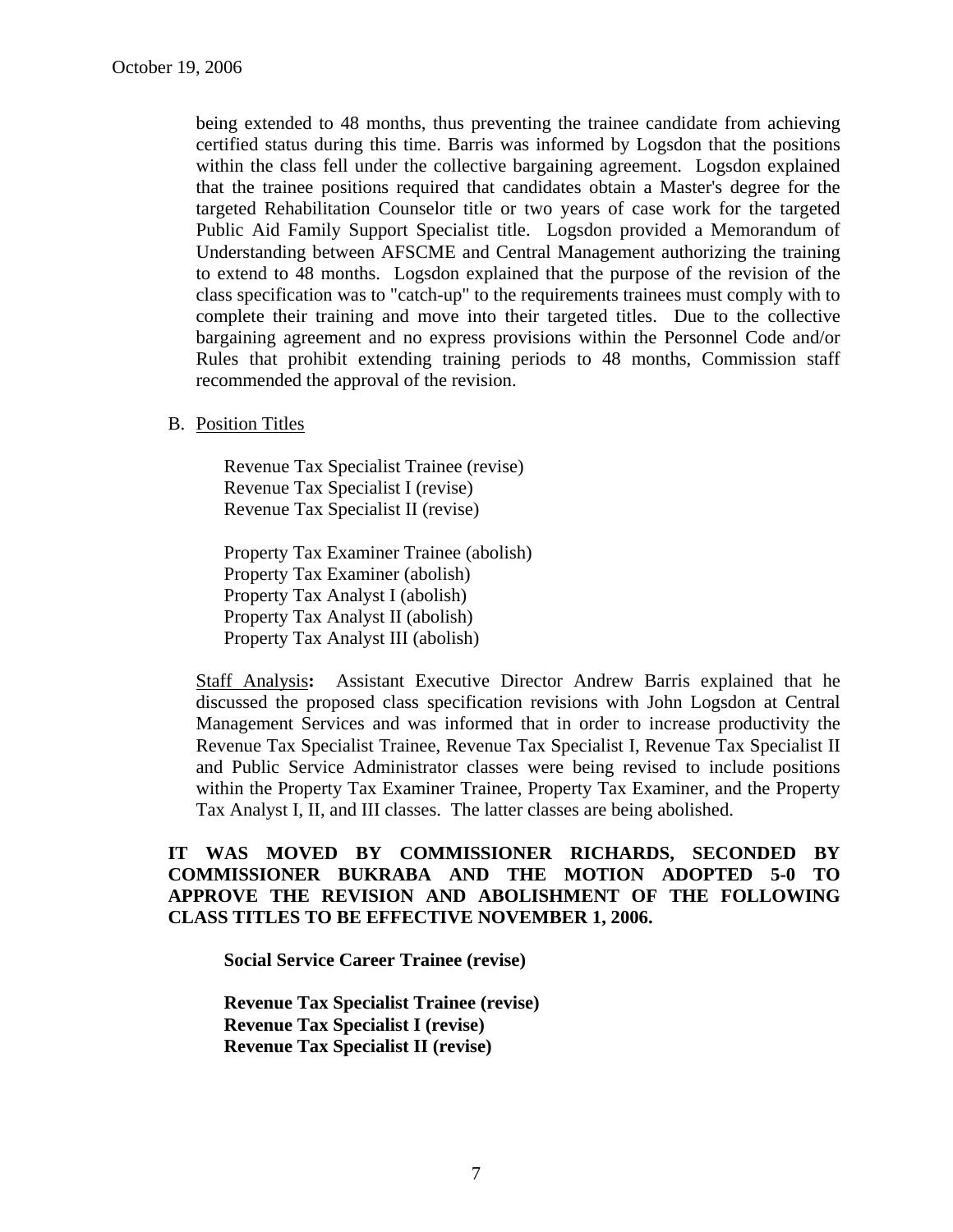**Property Tax Examiner Trainee (abolish) Property Tax Examiner (abolish) Property Tax Analyst I (abolish) Property Tax Analyst II (abolish) Property Tax Analyst III (abolish)** 

**IT WAS MOVED BY COMMISSIONER PETERSON, SECONDED BY COMMISSIONER BUKRABA AND THE MOTION ADOPTED 5-0 TO DISAPPROVE ANY CLASS SPECIFICATIONS RECEIVED BY THE COMMISSION NOT CONTAINED IN THIS REPORT TO ALLOW ADEQUATE STUDY.** 

#### VI. MOTION TO GO INTO EXECUTIVE SESSION

**IT WAS MOVED BY COMMISSIONER PETERSON, SECONDED BY COMMISSIONER EWELL AND BY ROLL CALL VOTE THE MOTION ADOPTED 5-0 TO HOLD AN EXECUTIVE SESSION PURSUANT TO SUBSECTIONS 2(c)(1), 2(c)(4) AND 2(c)(11) OF THE OPEN MEETINGS ACT.** 

| <b>KOLKER</b>   | YES | <b>RICHARDS</b> | YES |
|-----------------|-----|-----------------|-----|
| <b>PETERSON</b> | YES | <b>EWELL</b>    | YES |
| <b>BUKRABA</b>  | YES |                 |     |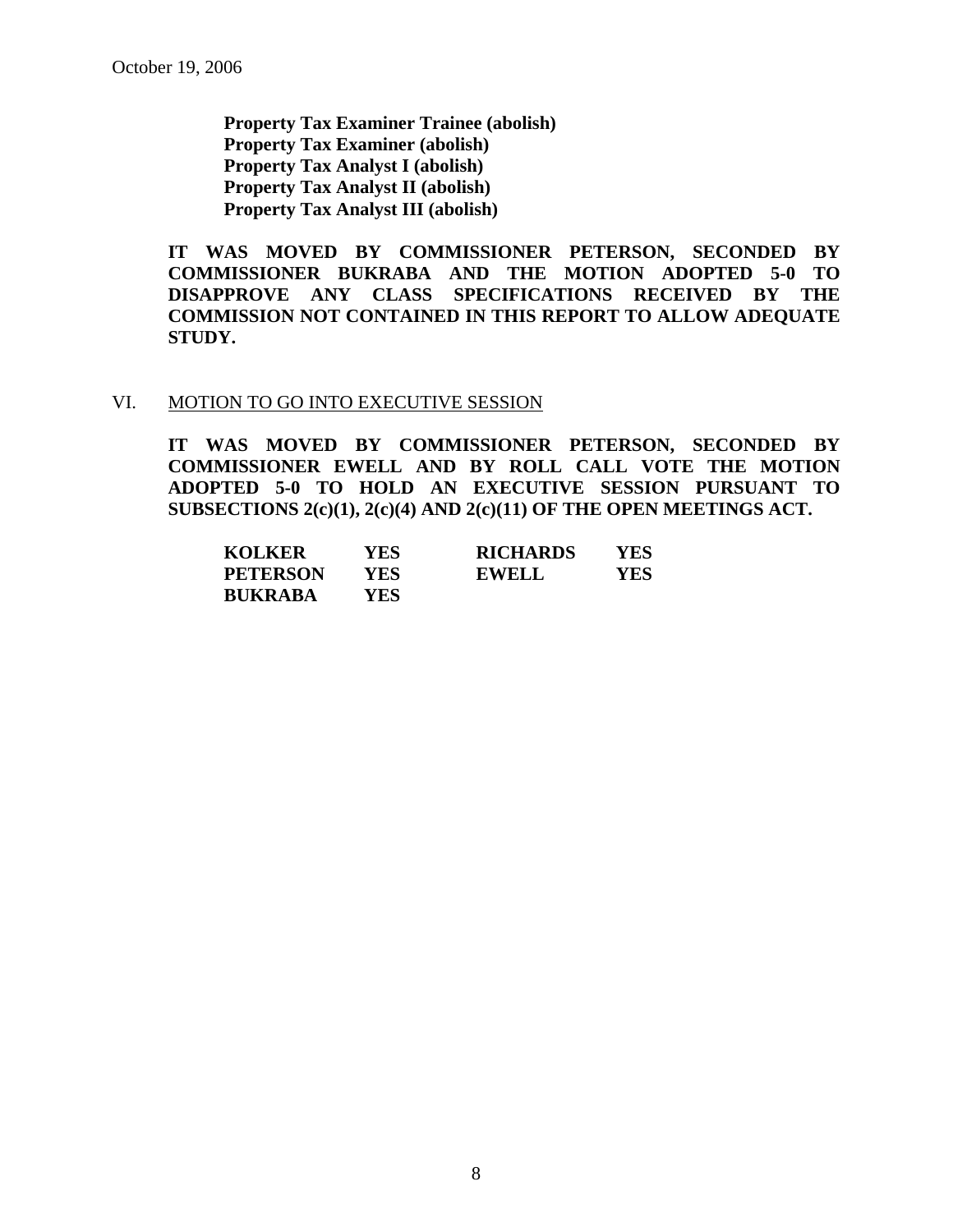### VII. RECONVENE MEETING

Upon due and proper notice the regular meeting of the Illinois Civil Service Commission was reconvened at 160 North LaSalle Street, Suite S-901, Chicago, Illinois at 9:35 a.m.

#### PRESENT

Chris Kolker, Chairman; George Richards, Raymond W. Ewell, Barbara J. Peterson, and Betty A. Bukraba, Commissioners; Daniel Stralka, Executive Director; and Andrew Barris (via conference call) of the Commission staff.

### VIII. NON-MERIT APPOINTMENT REPORT

The Personnel Code permits non-merit appointments for a limited period of time, i.e., emergency appointments shall not exceed 60 days and shall not be renewed, and positions shall not be filled on a temporary or provisional basis for more than six months out of any twelve-month period. Consecutive non-merit appointments are not violative of the Code, however, they do present a possible evasion of merit principles and should be monitored. Set forth below is the number of consecutive non-merit appointments made by each department. These statistics are from the Department of Central Management Services' Consecutive Non-Merit Report.

| Agency                                       | 8/31/06        | 9/30/06 | 9/30/05 |
|----------------------------------------------|----------------|---------|---------|
| Agriculture                                  | 6              | 5       |         |
| Arts Council                                 |                |         |         |
| <b>Central Management Services</b>           | 4              | 3       | 5       |
| <b>Children and Family Services</b>          | 5              | 3       | 5       |
| Commerce and Economic Opportunity            |                | 0       |         |
| <b>Financial and Professional Regulation</b> | $\overline{2}$ |         |         |
| <b>Healthcare and Family Services</b>        | 6              | 5       | 12      |
| <b>Historic Preservation</b>                 | 18             | 14      | 22      |
| Human Rights Department                      | $\theta$       | 0       |         |
| <b>Human Services</b>                        | $\overline{2}$ | 3       |         |
| <b>Natural Resources</b>                     | 34             | 29      | 18      |
| <b>State Police</b>                          |                |         |         |
| <b>State Retirement Systems</b>              |                |         |         |
| Transportation                               | 78             | 90      | 42      |
| Veterans' Affairs                            | 0              |         |         |
| Totals                                       | 158            | 156     |         |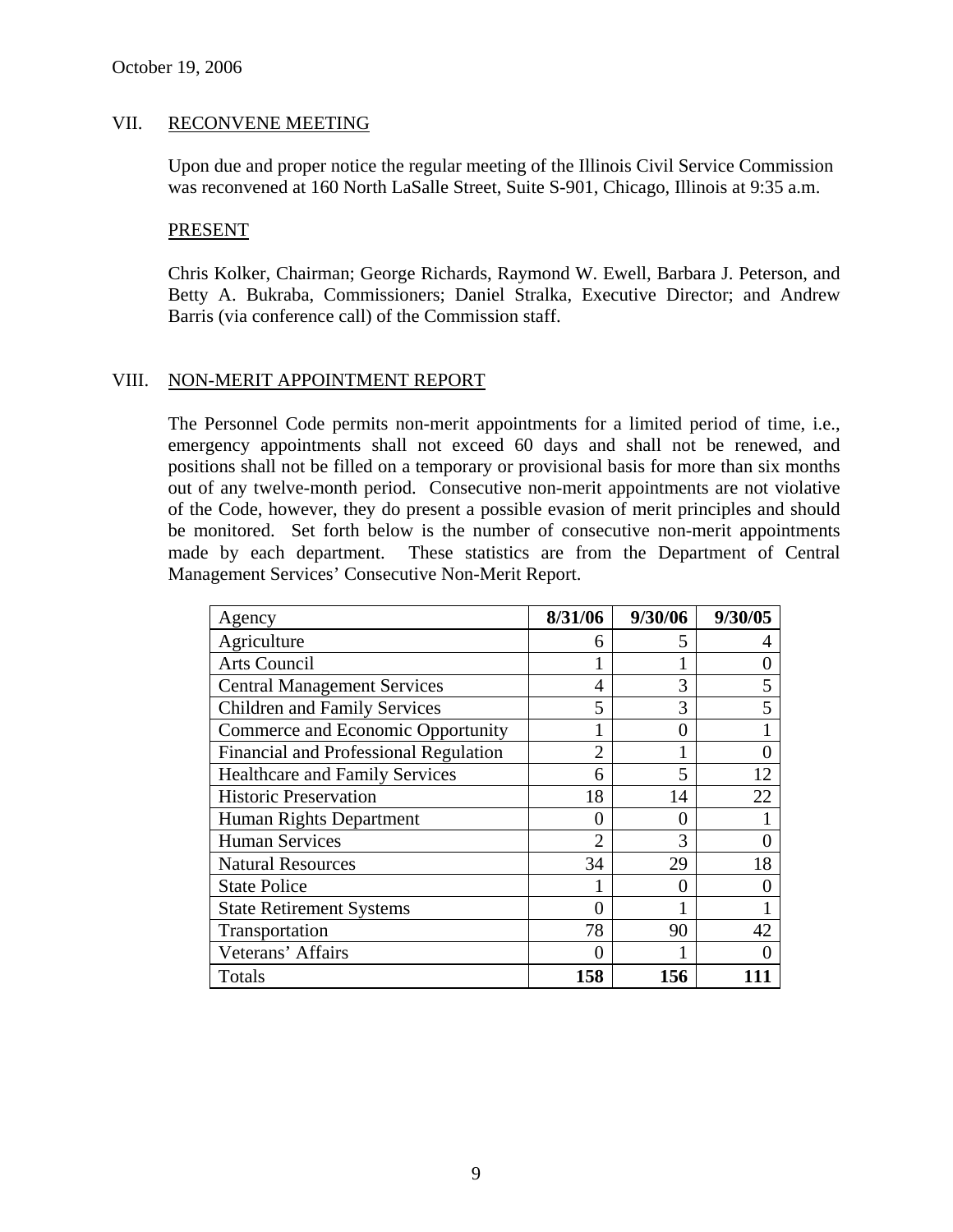### IX. PUBLICLY ANNOUNCED DECISIONS RESULTING FROM APPEAL

# • **DISCHARGE APPEAL**

### **DA-1-07**

| Petitioner | <b>Mandy Taylor</b>   | <b>Appeal Date</b>   | 07/11/06                                           |
|------------|-----------------------|----------------------|----------------------------------------------------|
| Agency     | <b>DHS</b>            | <b>Decision Date</b> | 10/06/06                                           |
| Type       | Discharge             | <b>ALJ</b>           | <b>Andrew Barris</b>                               |
| Change(s)  | Unauthorized absences | Decision             | Recommended   Charges proven;<br>discharge upheld. |

# **IT WAS MOVED BY COMMISSIONER RICHARDS, SECONDED BY COMMISSIONER EWELL AND BY ROLL CALL VOTE OF 4-1 THE MOTION ADOPTED TO AFFIRM AND ADOPT THE ADMINISTRATIVE LAW JUDGE'S RECOMMENDED DECISION THAT THE CHARGES HAVE BEEN PROVEN AND DO WARRANT THE DISCHARGE OF MANDY TAYLOR.**

| <b>KOLKER</b>   | NO   | <b>RICHARDS</b> | YES |
|-----------------|------|-----------------|-----|
| <b>PETERSON</b> | YES. | EWELL           | YES |
| <b>BUKRABA</b>  | YES  |                 |     |

### • **GEOGRAPHICAL TRANSFER APPEAL**

**GT-4-07**

| Petitioner | <b>Susan Armstrong</b>       | <b>Appeal Date</b>   | 08/03/06       |
|------------|------------------------------|----------------------|----------------|
| Agency     | <b>Employment Security</b>   | <b>Decision Date</b> | 10/06/06       |
| Type       | <b>Geographical Transfer</b> | <b>ALJ</b>           | Daniel Stralka |
| Change(s)  | Transferred from Peoria      | Recommended          | No violation.  |
|            | <b>County to Tazewell</b>    | Decision             |                |
|            | County as retaliation        |                      |                |

**IT WAS MOVED BY COMMISSIONER RICHARDS, SECONDED BY COMMISSIONER EWELL AND BY ROLL CALL VOTE OF 5-0 THE MOTION ADOPTED TO AFFIRM AND ADOPT THE ADMINISTRATIVE LAW JUDGE'S RECOMMENDED DECISION TO THE EXTENT CONSISTENT WITH THIS FINDING THAT THERE IS NO VIOLATION OF THE PERSONNEL CODE OR PERSONNEL RULES AS ALLEGED BY THE PETITIONER IN HER APPEAL OF HER GEOGRAPHICAL TRANSFER EFFECTIVE AUGUST 1, 2006. THIS INCLUDES HER TRANSFER EFFECTIVE JANUARY 23, 2006.** 

| <b>KOLKER</b>   | YES | <b>RICHARDS</b> | YES |
|-----------------|-----|-----------------|-----|
| <b>PETERSON</b> | YES | <b>EWELL</b>    | YES |
| <b>BUKRABA</b>  | YES |                 |     |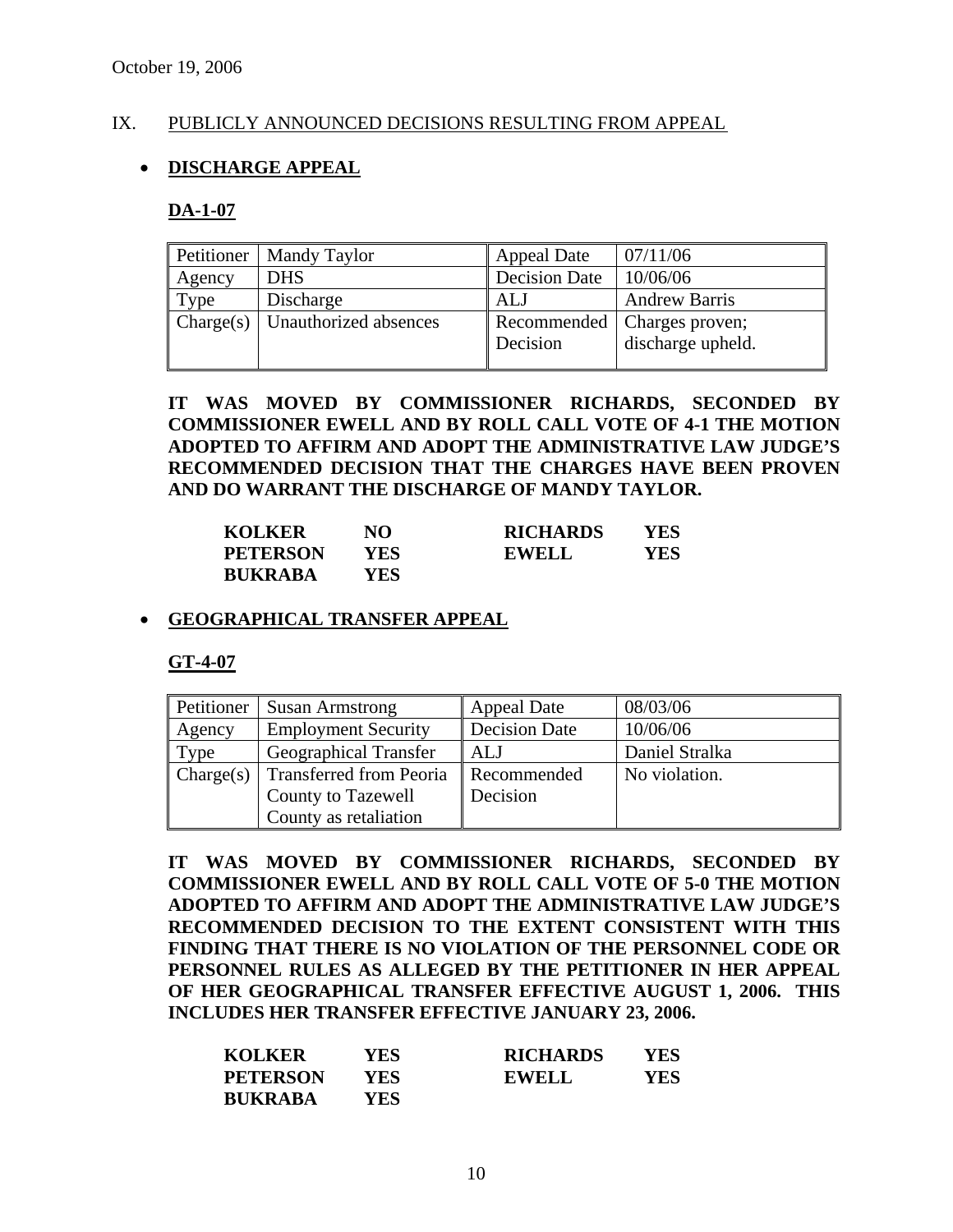# X. APPEALS TERMINATED WITHOUT DECISION ON THE MERITS

# • **WITHDRAWN**

#### **LA-51-05**

| Petitioner | Olga Aranzubia         | <b>Appeal Date</b>   | 1/28/05                      |
|------------|------------------------|----------------------|------------------------------|
| Agency     | <b>DNR</b>             | <b>Decision Date</b> | 9/25/06                      |
| Type       | Layoff                 | ALJ                  | <b>Andrew Barris</b>         |
| Change(s)  | Violation of           | Proposed Finding     | Dismissed subject to         |
|            | <b>Personnel Rules</b> |                      | Commission approval;         |
|            |                        |                      | withdrawn due to settlement. |

### • **WITHDRAWN**

#### **DA-56-06**

| Petitioner | Mary K. Cook               | <b>Appeal Date</b> | 06/30/06                           |
|------------|----------------------------|--------------------|------------------------------------|
| Agency     | <b>DVA</b>                 | Decision Date      | 10/03/06                           |
| Type       | Discharge                  | <b>ALJ</b>         | <b>Andrew Barris</b>               |
| Change(s)  | Failure to follow          |                    | Recommended   Dismissed subject to |
|            | procedures; HIPAA and      | Decision           | Commission approval;               |
|            | confidentiality violations |                    | withdrawn due to                   |
|            |                            |                    | settlement.                        |

### • **WITHDRAWN**

### **DA-6-07**

|        | Petitioner   Catherine Biggs                      | <b>Appeal Date</b>   | 9/18/06                            |
|--------|---------------------------------------------------|----------------------|------------------------------------|
| Agency | <b>DHS</b>                                        | <b>Decision Date</b> | 9/29/06                            |
| Type   | Discharge                                         | ALJ                  | <b>Andrew Barris</b>               |
|        | $\Box$ Charge(s) $\Box$ Conduct unbecoming; (pled |                      | Recommended   Dismissed subject to |
|        | guilty to Class 4 Felony for                      | Decision             | Commission approval;               |
|        | possession of a controlled                        |                      | withdrawn.                         |
|        | substance)                                        |                      |                                    |

**IT WAS MOVED BY CHAIRMAN KOLKER, SECONDED BY COMMISSIONER EWELL, AND BY ROLL CALL VOTE OF 5-0 THE MOTION ADOPTED TO APPROVE THE ADMINISTRATIVE LAW JUDGE'S PROPOSED FINDING AND RECOMMENDED DECISIONS DISMISSING THE APPEALS OF ARANZUBIA, COOK AND BIGGS.** 

| <b>KOLKER</b>   | YES | <b>RICHARDS</b> | YES |
|-----------------|-----|-----------------|-----|
| <b>PETERSON</b> | YES | <b>EWELL</b>    | YES |
| <b>BUKRABA</b>  | YES |                 |     |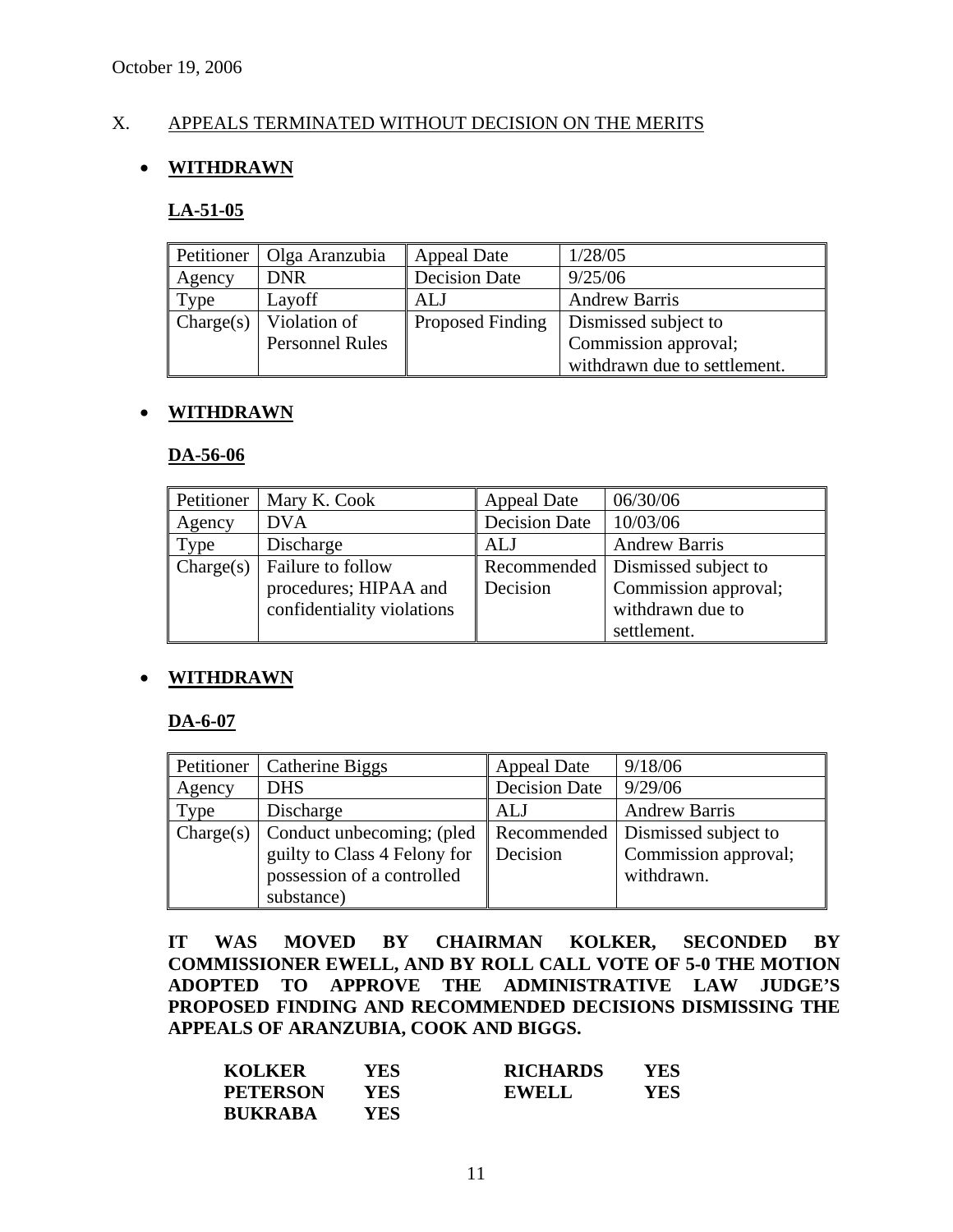### XI. CONSIDERATION OF FISCAL YEAR 2006 ANNUAL REPORT

## **IT WAS MOVED BY COMMISSIONER RICHARDS, SECONDED BY CHAIRMAN KOLKER AND THE MOTION ADOPTED 5-0 TO APPROVE THE FISCAL YEAR 2006 ANNUAL REPORT.**

#### XII. STAFF REPORT

Executive Director Daniel Stralka reported that:

- New computers were successfully installed in Springfield on September 28 and 29, and in Chicago on October 2 and 3.
- The Department of Human Rights has approved the Commission's Affirmative Action Report for fiscal year 2006.
- The fiscal year 2006 Public Accountability Report has been submitted to the Comptroller.
- Sandra Guppy attended the annual deferred compensation workshop on October 11.
- Administrative Law Judge Anthony Dos Santos is resuming proceedings in the DeFraties and Casey appeals.
- After consulting with staff at the Joint Committee on Administrative Rules (JCAR), Commission staff is deferring submission of the previously approved revisions to Civil Service Commission Rule 11 on Section 4d(3) exemptions. JCAR staff recommended that the Commission complete and approve all contemplated revisions to its Rules before commencing the administrative approval process. Commission staff will proceed to do so with a targeted completion date sometime in the first part of 2007.
- The fiscal year 2007 Business Enterprise Program Compliance Plan has been submitted. We will be switching to using recycled toner cartridges from a disabled vendor to increase our dollars attained.
- Andrew Barris and Beckie Daniken met with Sandra Lucas, Record Analyst with the State Archives, on October 12 regarding an update to our record retention schedule.
- Thanks to the efforts of Beckie Daniken, the Commission's SECA campaign has raised a record amount for charity. Thank you to all who have contributed.